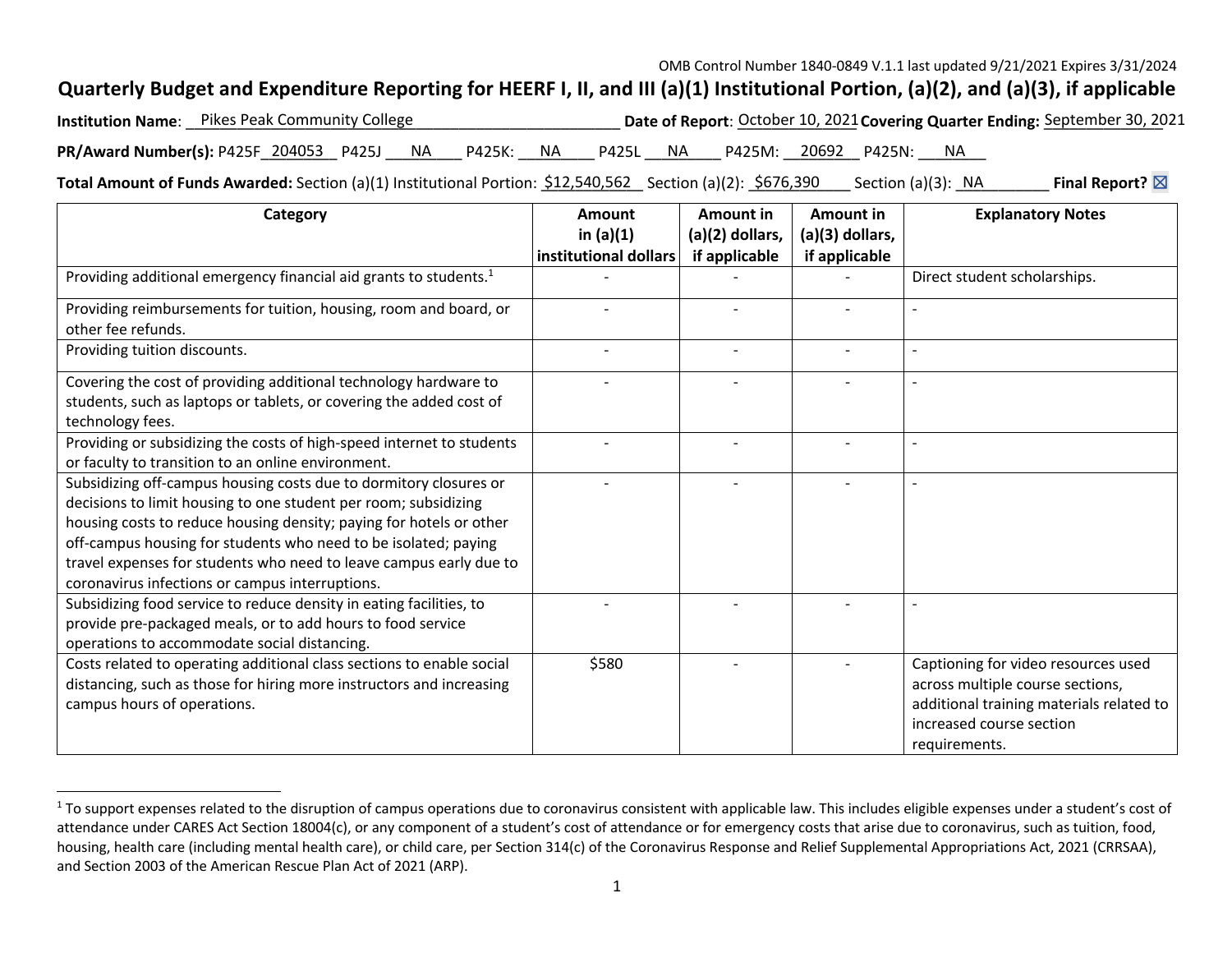| Category                                                                                                                                                                                                                                                                     | <b>Amount</b><br>in $(a)(1)$<br>institutional dollars | Amount in<br>(a)(2) dollars, | Amount in<br>(a)(3) dollars, | <b>Explanatory Notes</b>                                                                                                                                                                                                                    |
|------------------------------------------------------------------------------------------------------------------------------------------------------------------------------------------------------------------------------------------------------------------------------|-------------------------------------------------------|------------------------------|------------------------------|---------------------------------------------------------------------------------------------------------------------------------------------------------------------------------------------------------------------------------------------|
| Campus safety and operations. <sup>2</sup>                                                                                                                                                                                                                                   | \$406                                                 | if applicable                | if applicable                | Cleaning and sanitation supplies.                                                                                                                                                                                                           |
| Purchasing, leasing, or renting additional instructional equipment<br>and supplies (such as laboratory equipment or computers) to reduce<br>the number of students sharing equipment or supplies during a class<br>period and to provide time for disinfection between uses. | \$29,362                                              |                              |                              | Supplies related to transitioning<br>classrooms to flexible and socially<br>distanced instruction.                                                                                                                                          |
| Replacing lost revenue from academic sources. <sup>3</sup>                                                                                                                                                                                                                   | \$6,760,264                                           |                              |                              | Revenue recovery from Fiscal year<br>2020 and Fiscal Year 2021 pandemic<br>related lost academic revenues.<br>Categories of recovery include lost<br>tuition, fees, and academic revenue<br>sources.                                        |
| Replacing lost revenue from auxiliary services sources (i.e., cancelled<br>ancillary events; disruption of food service, dorms, childcare, or<br>other facilities; cancellation of use of campus venues by other<br>organizations, lost parking revenue, etc.). <sup>3</sup> | \$4,046,279                                           |                              |                              | Revenue recovery from Fiscal year<br>2020 and Fiscal Year 2021 pandemic<br>related lost auxiliary revenues.<br>Categories of recovery include<br>bookstore revenues, child<br>development center revenues, and<br>auxiliary operation fees. |
| Purchasing faculty and staff training in online instruction; or paying<br>additional funds to staff who are providing training in addition to<br>their regular job responsibilities.                                                                                         |                                                       |                              |                              |                                                                                                                                                                                                                                             |
| Purchasing, leasing, or renting additional equipment or software to<br>enable distance learning, or upgrading campus wi-fi access or<br>extending open networks to parking lots or public spaces, etc.                                                                       | \$362,254                                             |                              |                              | Computers, laptops, and associated<br>technology to support distance<br>learning.                                                                                                                                                           |
| Other Uses of (a)(1) Institutional Portion funds. <sup>4</sup>                                                                                                                                                                                                               | \$424,725                                             |                              |                              | Personnel costs for additional student<br>and IT support staff.                                                                                                                                                                             |

<sup>&</sup>lt;sup>2</sup> Including costs or expenses related to the disinfecting and cleaning of dorms and other campus facilities, purchases of personal protective equipment (PPE), purchases of cleaning supplies, adding personnel to increase the frequency of cleaning, the reconfiguration of facilities to promote social distancing, etc.

<sup>&</sup>lt;sup>3</sup> Please see the Department's HEERF Lost Revenue FAQs (March 19, 2021) for more information regarding what may be appropriately included in an estimate of lost revenue.

<sup>&</sup>lt;sup>4</sup> Please post additional documentation as appropriate and briefly explain in the "Explanatory Notes" section. Please note that funds for (a)(1) Institutional Portion may be used to defray expenses associated with coronavirus (including lost revenue, reimbursement for expenses already incurred, technology costs associated with a transition to distance education, faculty and staff trainings, and payroll).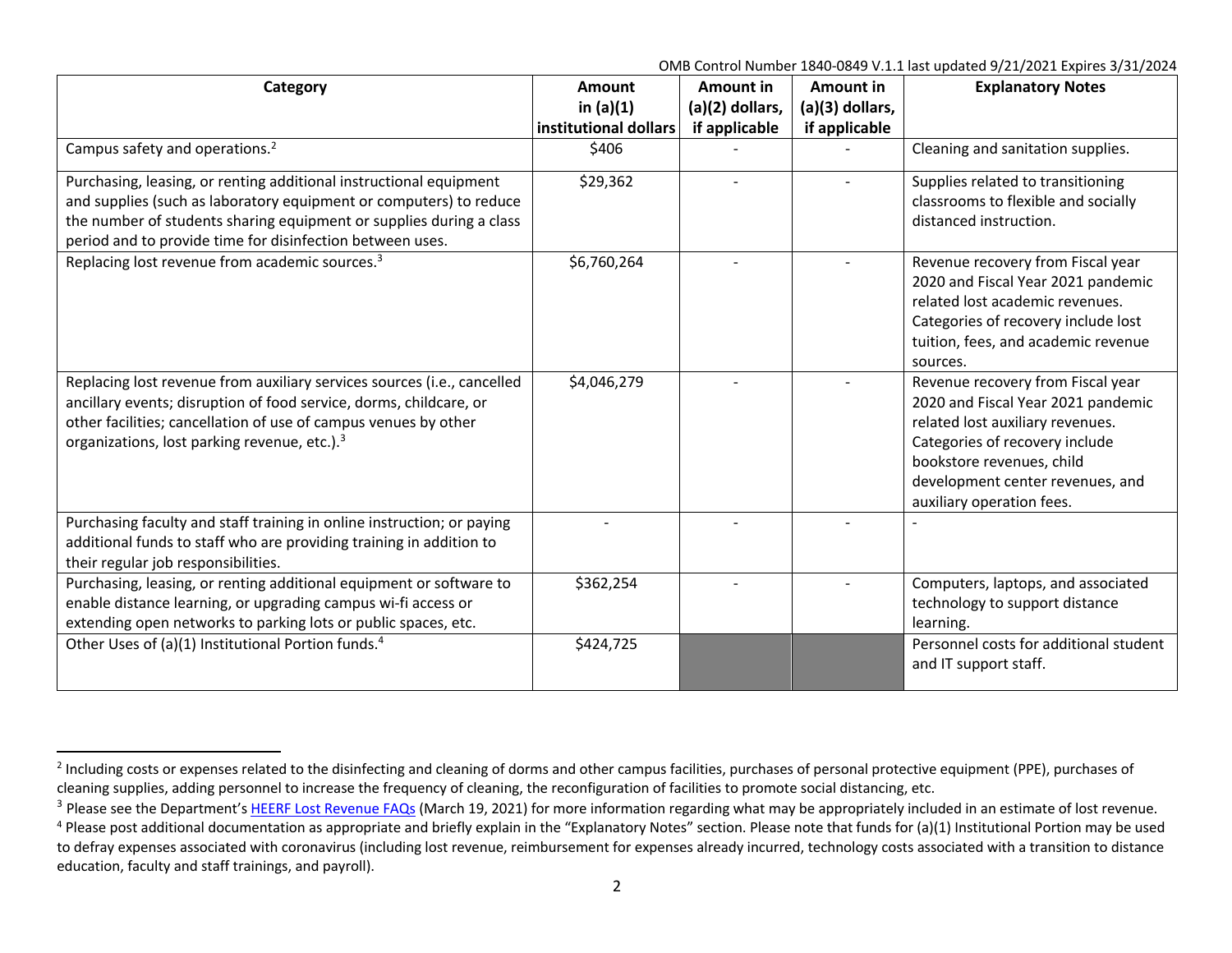| Category                                                          | <b>Amount</b><br>in $(a)(1)$<br>institutional dollars | Amount in<br>$(a)(2)$ dollars,<br>if applicable | Amount in<br>(a)(3) dollars,<br>if applicable | <b>Explanatory Notes</b> |  |  |
|-------------------------------------------------------------------|-------------------------------------------------------|-------------------------------------------------|-----------------------------------------------|--------------------------|--|--|
| Other Uses of (a)(2) or (a)(3) funds, if applicable. <sup>5</sup> |                                                       |                                                 |                                               |                          |  |  |
| <b>Quarterly Expenditures for Each Program</b>                    | \$11,623,870                                          |                                                 |                                               |                          |  |  |
| <b>Total of Quarterly Expenditures</b>                            | \$11,623,870                                          |                                                 |                                               |                          |  |  |

## **Form Instructions**

*Completing the Form*: On each form, fill out the institution of higher education (IHE or institution) name, the date of the report, the appropriate quarter the report covers (September 30, December 31, March 31, June 30), the 11-digit PR/Award Number (number is found in Box 2 of your Grant Award Notification (GAN)) for each HEERF grant funding stream as applicable, the total amount of funds awarded by the Department (including reserve funds if awarded), and check the box if the report is a "final report." Institutions that expended HEERF grant funds during the calendar quarter from January 1 – March 30, 2021 are required to post the quarterly report that involved the expenditure of HEERF II CRRSAA and HEERF I CARES Act funds. The Department did not previously affirmatively indicate this reporting requirement was in place for HEERF II CRRSAA funds. As such, institutions may have until the end of the second calendar quarter, June 30, 2021, to post these retroactive reports if they have not already done so. For the July 10, 2021 quarterly reporting deadline, institutions are encouraged, but not required to, submit the quarterly reports (this institutional reporting form and the student quarterly report) to the Department by emailing those reports as PDF attachments to HEERFreporting@ed.gov.

In the chart, an institution must specify the amount of expended HEERF I, II, and IIII funds for each funding category: (a)(1) Institutional Portion; (a)(2), and (a)(3), if applicable. (a)(2) funds include Assistance Listing Numbers (ALNs) 84.425J (Historically Black Colleges and Universities (HBCUs)), 84.425K (Tribally Controlled Colleges and Universities (TCCUs)), 84.425L (Minority Serving Institutions (MSIs)), 84.425M (Strengthening Institutions Program (SIP)); (a)(3) funds are for ALN 84.425N (Fund for the Improvement of Postsecondary Education (FIPSE) Formula Grant) and 84.425S (SAIHE). Each category is deliberately broad and may not capture specific grant program requirements. Explanatory footnotes help clarify certain reporting categories. While some items in the chart are blocked out, please note that the blocking of such items is consistent with Department guidance and FAQs and is not definitive. Provide brief explanatory notes for how funds were expended, including the title and brief description of each project or activity in which funds were expended. Do not include personally identifiable information (PII). Calculate the amount of the (a)(1) Institutional Portion, (a)(2) and (a)(3) funds in the "Quarterly Expenditures for each Program" row, and the grand total of all three in the "Total of Quarterly Expenditures" row. Round expenditures to the nearest dollar.

Posting the Form: This form must be conspicuously posted on the institution's primary website on the same page the reports of the IHE's activities as to the emergency financial aid grants to students made with funds from the IHE's allocation under (a)(1) of the CARES Act, CRRSAA, and ARP (Student Aid Portion) are posted. It may be posted in an HTML webpage format or as a link to a PDF. A new separate form must be posted covering each quarterly reporting period

<sup>&</sup>lt;sup>5</sup> Please post additional documentation as appropriate and briefly explain in the "Explanatory Notes" section. Please note that funds for (a)(2) and (a)(3) may be used to defray expenses associated with coronavirus (including lost revenue, reimbursement for expenses already incurred, technology costs associated with a transition to distance education, faculty and staff trainings, and payroll).